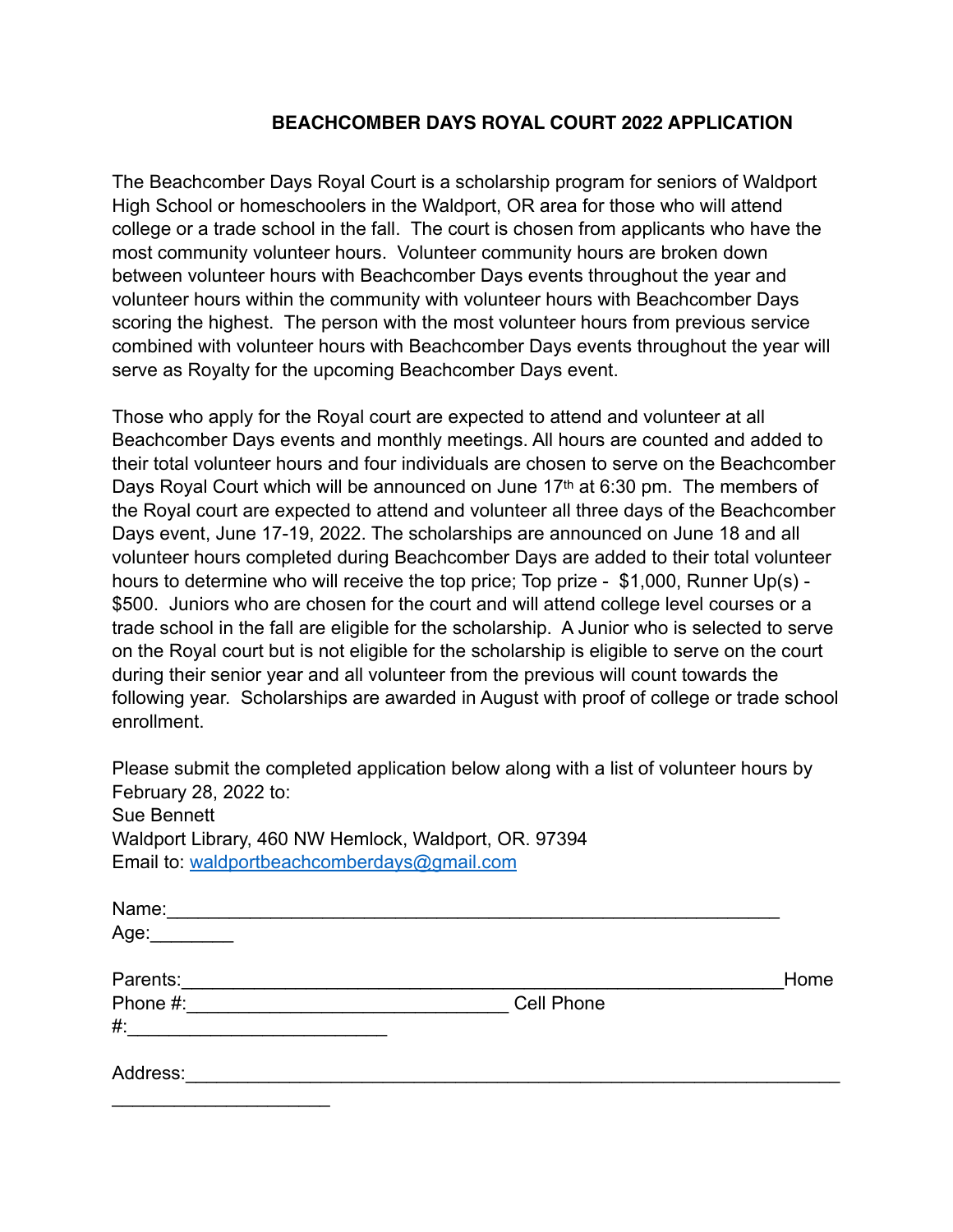Mailing address (if different)\_\_\_\_\_\_\_\_\_\_\_\_\_\_\_\_\_\_\_\_\_\_\_\_\_\_\_\_\_\_\_\_\_\_\_\_\_\_\_\_\_\_\_\_\_\_\_\_\_\_\_\_\_\_\_\_\_\_\_\_\_\_\_  $\frac{1}{2}$ School:\_\_\_\_\_\_\_\_\_\_\_\_\_\_\_\_\_\_\_\_\_\_\_\_\_\_\_\_\_\_\_\_\_\_\_\_\_\_\_\_\_\_\_\_\_\_\_\_\_\_\_\_\_\_\_\_\_\_\_\_\_\_\_\_ \_\_\_\_\_\_\_\_\_\_\_\_\_\_\_\_\_\_\_\_\_ Grade:\_\_\_\_\_\_\_\_\_\_\_\_\_\_\_ School Organizations/ Clubs:\_\_\_\_\_\_\_\_\_\_\_\_\_\_\_\_\_\_\_\_\_\_\_\_\_\_\_\_\_\_\_\_\_\_\_\_\_\_\_\_\_\_\_\_\_\_\_\_\_\_\_\_\_\_\_\_\_\_\_\_\_\_\_\_\_  $\mathcal{L}_\text{max} = \mathcal{L}_\text{max} = \mathcal{L}_\text{max} = \mathcal{L}_\text{max} = \mathcal{L}_\text{max} = \mathcal{L}_\text{max} = \mathcal{L}_\text{max} = \mathcal{L}_\text{max} = \mathcal{L}_\text{max} = \mathcal{L}_\text{max} = \mathcal{L}_\text{max} = \mathcal{L}_\text{max} = \mathcal{L}_\text{max} = \mathcal{L}_\text{max} = \mathcal{L}_\text{max} = \mathcal{L}_\text{max} = \mathcal{L}_\text{max} = \mathcal{L}_\text{max} = \mathcal{$ Talents/ Hobbies:\_\_\_\_\_\_\_\_\_\_\_\_\_\_\_\_\_\_\_\_\_\_\_\_\_\_\_\_\_\_\_\_\_\_\_\_\_\_\_\_\_\_\_\_\_\_\_\_\_\_\_\_\_\_\_\_\_\_\_\_\_\_\_  $\mathcal{L}_\text{max}$  , and the contract of the contract of the contract of the contract of the contract of the contract of  $\overline{\phantom{a}}$  $\mathcal{L}_\text{max}$  , and the contract of the contract of the contract of the contract of the contract of the contract of  $\frac{1}{2}$ I, \_\_\_\_\_\_\_\_\_\_\_\_\_\_\_\_\_\_\_\_\_\_\_\_\_\_\_\_\_\_\_\_, the parent/guardian of

hereby give permission for my teen to try out for the 2022 Beachcomber Days Royal Court. If my teen is selected to be a member of the 2022 Beachcomber Days Royal Court, I understand the role and responsibility that my teen will need to perform as well as the required appearances. I also understand that the parental involvement will be necessary if my teen is selected as a member of the 2022 Beachcomber Day Royal Court. I have also reviewed the necessary criteria with my teen and understand that failure to follow criteria will result in immediate removal from the 2022 Beachcomber Day Royal Court. Further, I give permission for names (contestant and parent/guardian), street address, town/city, school, age of contestant and pageant photos to be released to the press.

Parent/Guardian's Signature:

\_\_\_\_\_\_\_\_\_\_\_\_\_\_\_\_\_\_\_\_\_\_\_\_\_\_\_\_\_\_\_\_\_\_\_\_\_\_\_\_\_\_\_\_\_\_ Date: \_\_\_\_\_\_\_\_\_\_

Printed name of Parent/Guardian: \_\_\_\_\_\_\_\_\_\_\_\_\_\_\_\_\_\_\_\_\_\_\_\_\_\_\_\_\_\_\_\_\_\_